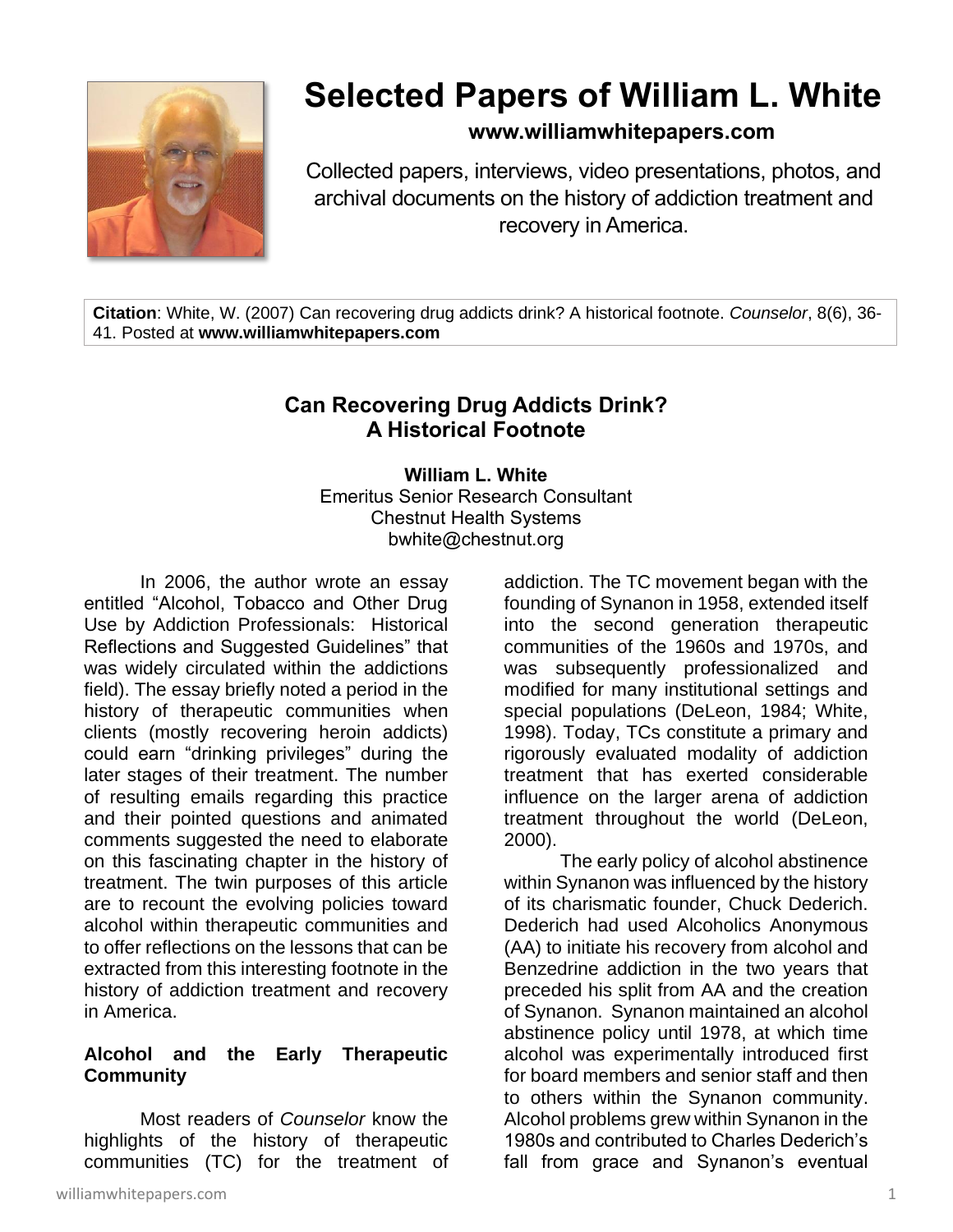implosion as an organization (Mitchell, Mitchell, & Ofshe, 1980; Janzen, 2001).

The second generation TCs of the 1960s and early 1970s (e.g., Tuum Est, Amity, Daytop Village, Gateway, Phoenix House, Gaudenzia, Archway House, to name just a few) varied in their alcohol policies depending on when they were founded. Most emulated Synanon's early alcohol abstinence policy during their first years of operation, but as with Synanon, this changed over time. Part of the reason for this shift was the absence at that time of a wellarticulated rationale for why a former heroin addict should abstain from alcohol.

During the 1960s and much of the 1970s, there was an "alcoholism field" and a "drug abuse" field—each operating in virtual isolation from one another. There were local drug programs and local alcoholism programs, with only a few brave programs experimenting with what was first called "combined treatment" (of alcoholics and addicts). TCs and Twelve Step programs constituted separate worlds, with TCs believing that they were different from and superior to anything that had come before. Within the larger fields, there were separate national institutes (that still remain), separate state agencies, separate professional associations, separate counselor training programs, separate counselor credentialing bodies, and separate local community advocacy groups—all split along the alcohol and drugs demarcation. Most importantly, there was no universally accepted concept of "addiction" or "chemical dependency" that provided a bridge in linking alcoholism to addiction to opiates and other traditionally defined "drugs". It is only in the context of such separation that the continuing history is understandable.

#### **From Abstinence to Drinking Privileges**

The first change in alcohol policies within American TCs occurred in Daytop in New York City. In 1965, a party was held to celebrate members who had been drug free in Daytop for 1-2 years. Drinking was permitted at this celebration, and the event was completed without any incidents of intoxication. In late 1966 and early 1967, the option of social drinking in certain circumstances was formally discussed in management meetings at Daytop. It was decided that social drinking (defined as drinking 1-2 drinks of alcohol in a social situation in the presence of more senior members of the community) would be permitted as an earned privilege for those approaching community reentry and by others (staff and graduates) in good standing within Daytop. At the "confirmation" signaling the end of phase one treatment, the client was taken out to dinner by senior TC staff. The client was expected to drink wine at dinner as a token of congratulations on his or her progress in treatment. The goal was also to provide a model for moderate drinking as part of one's community reentry experience.

Several things are noteworthy related to this practice. First, this was introduced into a community of recovering heroin addicts, many of whom had no prior history of drinking except to medicate the sickness of heroin withdrawal. Second, those with alcohol problems that preceded or coexisted with heroin addiction were given a clear message to avoid drinking. It was assumed by TC leaders at this time that the percentage of TC members vulnerable for alcoholism was about what it would be in the general population—estimated at that time to be about 6-10%. Third, this policy change did not constitute permission for intoxication. Intoxication was confronted and, if repeated, resulted in a loss of status in the TC. Fourth, problems related to this change in policy were not immediately evident (the supportive cocoon of the TC "family" may have prevented or slowed development of such problems). As a result, this relaxed policy on alcohol was transmitted to a large number of other second generation TCs through the influence of Daytop and then from second to third generation TCs. This evolution in TC alcohol policies unfolded within the larger drug treatment field (non-TC programs) that excluded alcohol from its stated goal of posttreatment abstinence.

 The first signs of problems with the alcohol policy within Daytop and other TCs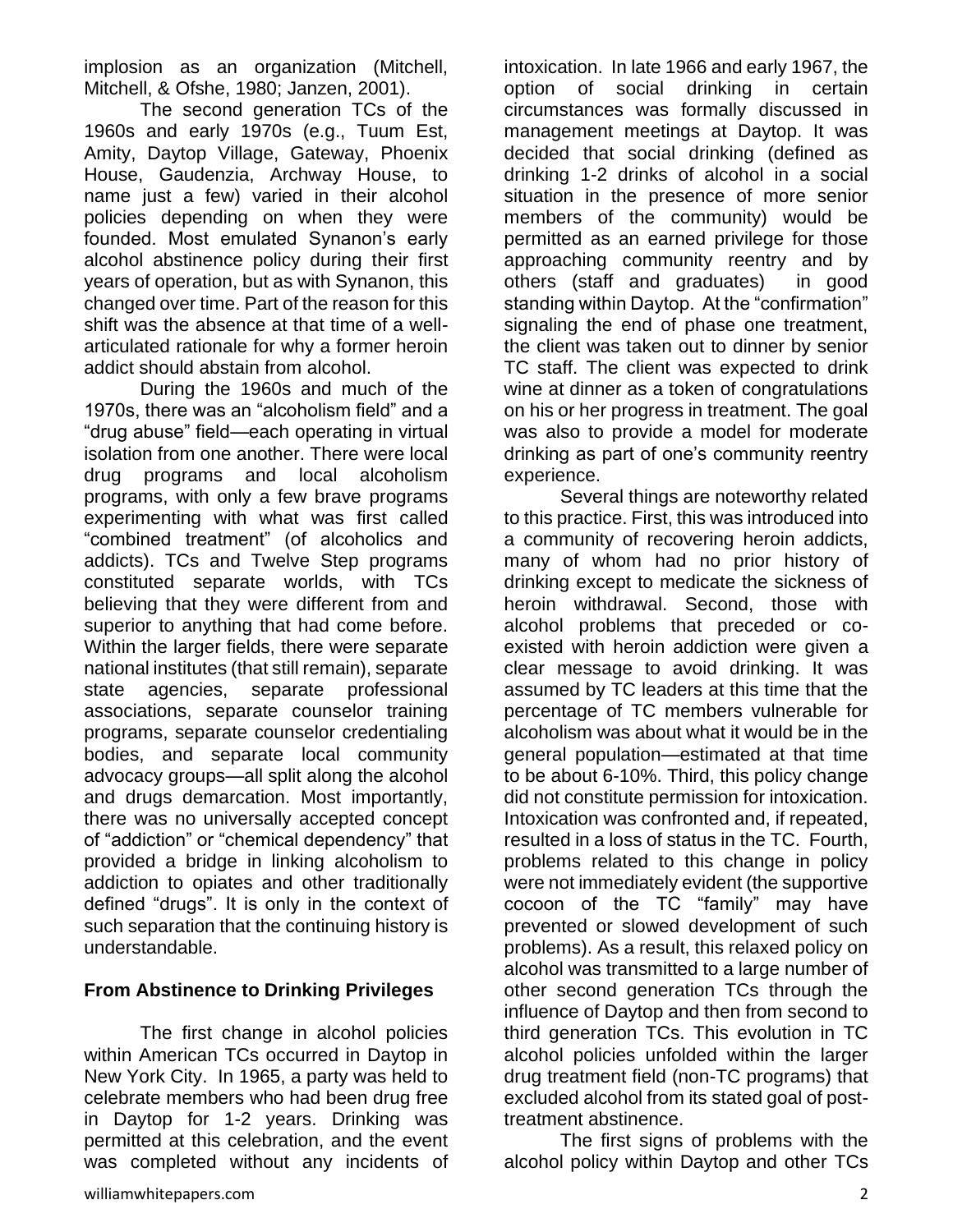followed a predictable two-stage pattern. The first stage was the appearance of drinking at social events within the TC community (e.g., staff parties) and at outside professional conferences that exceeded the bounds of social drinking and sparked other inappropriate behaviors. The second was the development of severe alcohol problems (or relapse back to heroin and other drugs while under the influence of alcohol) among some TC staff and graduates. The development of alcohol problems among those who left the TC for the community was not evident early on but became more visible over time and as follow-up became more routine and rigorous.

The alcohol-related problems of TC staff were significant enough that some TCs developed formal relationships with alcoholism treatment programs to which they could refer staff for treatment. In spite of these early alcohol-related casualties, the relaxed policies toward alcohol and the practice of "drinking privileges" continued in many TCs well into the early 1980s. A factor that slowed the recognition of the problem of alcohol was the presence of "ex-addicts" who were drinking socially and without any evident alcohol problems. These normal drinkers masked the reality of individuals who had significant leadership positions within various TCs who literally were drinking, and eventually drank, themselves to death. After alcohol policies changed, some staff who had resumed drinking under the earlier policies continued to drink in the following years. This created an uncontrolled experiment of social drinking among former heroin addicts whose outcome has never been formally investigated.

## **Changing Alcohol Policies**

As alcohol problems were emerging in many TCs, one individual, Michael Darcy, and one TC, Gateway Foundation, took the lead in calling upon the larger TC movement to rethink its policies on alcohol. Gateway is a second-generation TC (founded in 1968) that was heavily influenced by Daytop. Gateway emulated Daytop's drinking policy, but began to reevaluate that policy after

eight of its first ten staff members developed alcohol problems after successfully recovering from addiction to heroin and other drugs. Gateway changed its alcohol policies through several steps over the course of 1973-1974. It began by introducing an alcohol abstinence philosophy and negotiating a formal arrangement with the Grant Hospital Alcoholism Treatment Unit to treat any Gateway staff experiencing alcohol-related problems. It then contracted with the Lutheran General Alcoholism Program to provide system-wide training within Gateway on alcoholism and its treatment, and began integrating Twelve Step philosophy into its existing TC philosophy.

There was considerable resistance early on within Gateway and the larger TC movement to the alcohol policy change. Early adoption of this policy change in other TCs began in the late 1970s and early 1980s and then spread slowly to most TCs by the mid-1990s. Several things helped consolidate this shift in TC philosophy. There was the pioneering work of early TCs that integrated the treatment of opiate addicts and alcoholics (Eagleville Hospital and the influence of Dr. Don Ottenberg is particularly noteworthy here). There was the eventual merger of the alcoholism and drug abuse fields and local alcoholism and addiction treatment programs. There was growing scientific evidence on the phenomenon of cross-addiction, including early studies noting alcohol problems among TC graduates in the US and Europe (Ogborne & Mellote, 1977).

## **Reflections**

So what does one take from this interesting historical footnote? History promises us important lessons if we sit at her feet and listen carefully to her stories. Answers to some of the questions posed by this historical account will likely be revealed in the science laboratory, but there are findings of cumulative experience that have important clinical implications.

Addiction to one drug may be shared by, and may even increase one's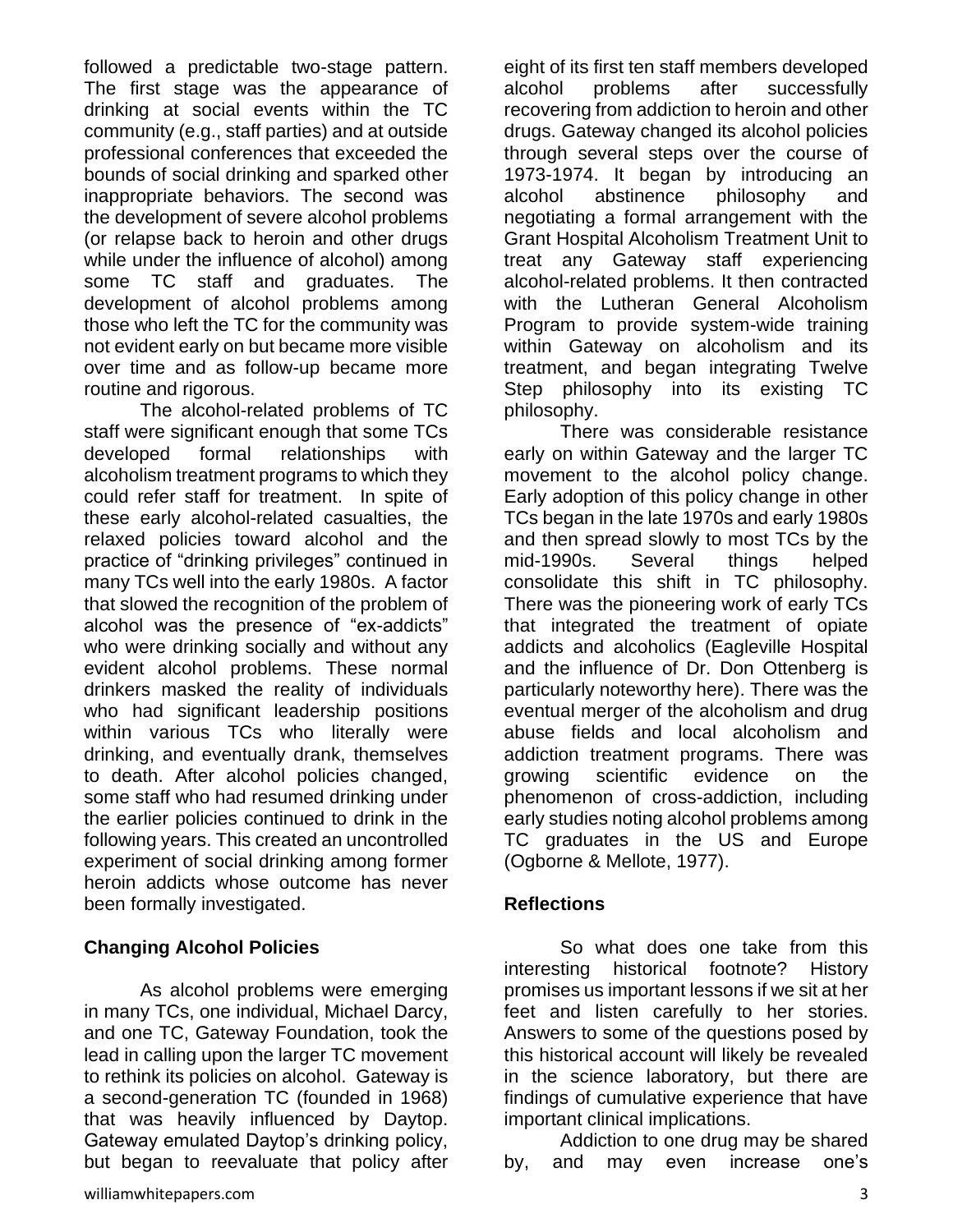vulnerability for, addiction to other drugs. The roots of such broad-spectrum drug vulnerability and other excessive behaviors seem to be the engagement of a common neurological reward system. That broad spectrum of vulnerability should be a consistent message and warning to all individuals undergoing addiction treatment.

The prevalence of cross-addiction in the history of the TC is unknown. TC oldtimer estimates of how many "ex-addicts" later got in trouble with alcohol range from the majority to less than 10%, but all of the TC elders interviewed for this article reported tragic stories of alcoholism-related deaths among early TC graduates.

Individuals recovering from drug dependencies (other than alcohol) who later develop problems with alcohol do so through a variety of patterns and across a continuum of severity and duration. The factors that differentially shape the trajectory and outcomes of such problems are unclear.

There are observed, but untested, predictors of those individuals recovering from drug dependence (other than alcohol) who are most likely to go on to develop the most severe and prolonged alcohol-related problems. When those with long histories within the TC movement are asked to recount such factors based on their observations over the past 40 years, they most often note the following risk factors: 1) a family history of alcohol problems, 2) a history of alcohol problems predating the emergence of another pattern of drug dependence, 3) co-addiction to alcohol and other drugs prior to entry into treatment, 4) the presence of a co-occurring psychiatric illness, 5) a history of childhood victimization, 6) later developmental trauma (e.g., loss via death or separation), and 7) enmeshment in a heavy drinking social network.

The dichotomy of "alcohol problems" and "drug problems" is breaking down as concurrent and sequential multiple drug use becomes the norm among persons entering addiction treatment. This trend is rendering clinically anachronistic such concepts as "drug choice".

In spite of the quite different drug cultures that surround the use of particular drugs, at a neurological level, these substances share more commonalities than differences (Nature Neuroscience, 2005). While that potentially explains the propensity for cross-addiction, it leaves unanswered the question of how some individuals are able to recover from lives devastated by heroin addiction and then maintain non-problematic drinking while others achieve recovery from heroin addiction only to have their lives devastated by alcohol. This complex finding is one of the legacies of the TC movement's experiment with drinking privileges. Perhaps many or most (a question the scientists need to answer for us) people entering addiction treatment possess a lifelong vulnerability for addiction to a broad spectrum of substances (and experiences), while in others that vulnerability is transient or restricted to a particular drug or class of drugs.

Until such questions can be answered scientifically, we have a clinical responsibility to share warnings related to the field's experience with this issue. At the same time, we have the responsibility to honestly acknowledge that there is much we do not know about these varied patterns of vulnerability and resilience. Lacking science, we need to offer explanatory models that help each client make personalized, informed choices related to the whole spectrum of psychoactive drug use.

**Acknowledgement**: I would like to thank the many TC pioneers who agreed to be interviewed for this article. Particular thanks for their willingness to discuss the evolution in policies toward alcohol use in American therapeutic communities go to Michael Darcy, President/CEO of Gateway Foundation, Inc.; David Deitch, Chief Clinical Director, Phoenix House Foundation; Charles Devlin (now retired), former Sr. Vice President of Treatment Services, Daytop; Michael Harle, President and Executive Director of Gaudenzia, Inc.; and John Ruocco (now retired), Founder of Gaudenzia and former Director of Reentry Programming, Phoenix House.